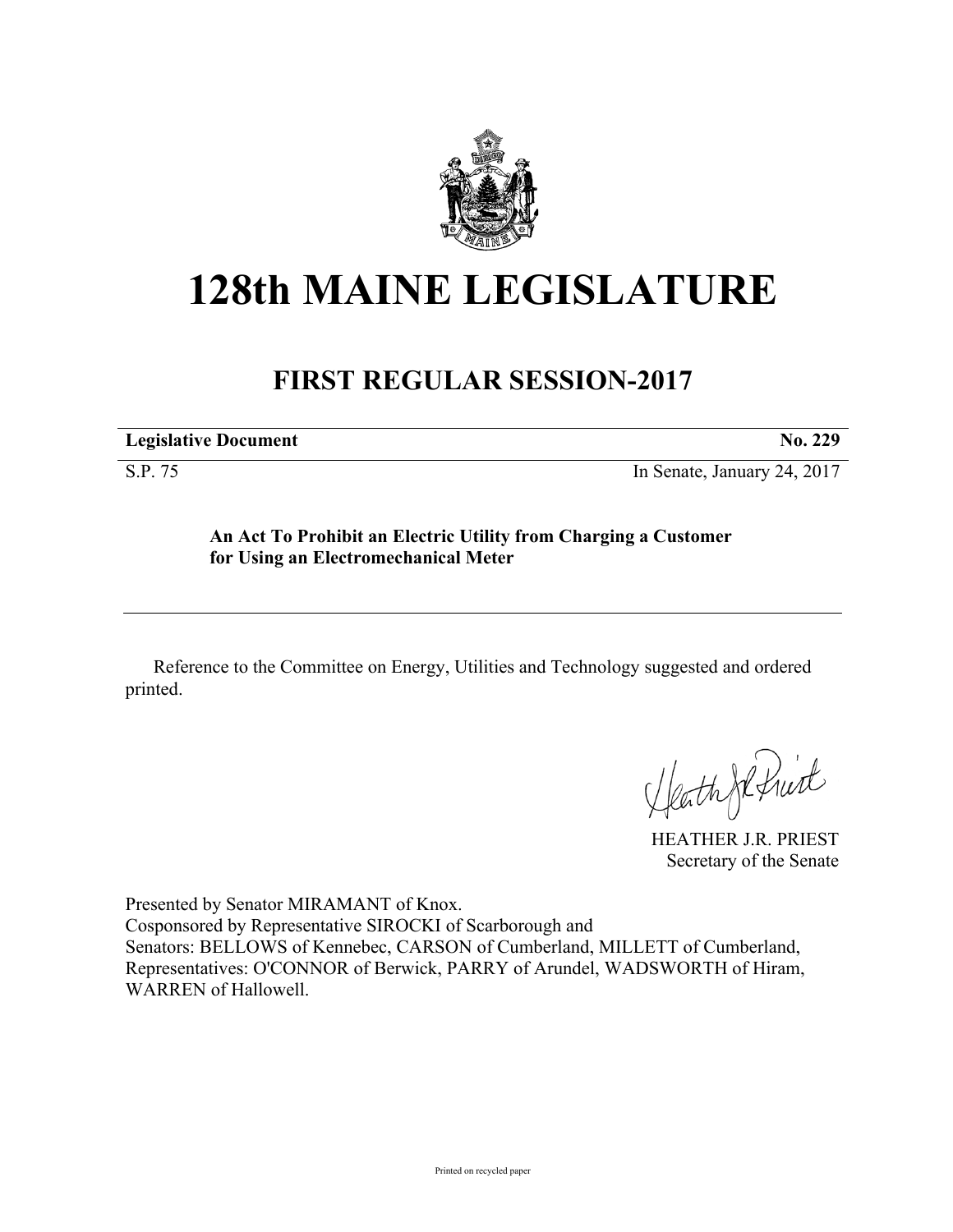#### **Be it enacted by the People of the State of Maine as follows:**

 **Sec. 1. 35-A MRSA §3104, sub-§2,** as enacted by PL 2003, c. 412, §1, is amended to read:

 **2. Requirement.** An Except as provided in this section, an investor-owned transmission and distribution utility shall adopt and ordinarily follow as a general operating policy a schedule of reading customer meters on a monthly basis. Any investor-owned transmission and distribution utility that plans to adopt a different policy, such as bimonthly meter readings or meter readings in accordance with subsection 3, must receive prior approval of the commission.

#### **Sec. 2. 35-A MRSA §3104, sub-§3** is enacted to read:

 **3. Meter reading and billing option.** An investor-owned transmission and 12 distribution utility may, with the prior approval of the commission, adopt in accordance with this subsection a meter reading and billing policy for customers using electromechanical meters, as defined in section 3106, that involves reading customer meters as infrequently as once every 12 months. The policy may not involve reading 16 meters less frequently than once every 12 months. The policy may include a monthly billing method that bases charges on an average of the customer's previous actual electricity consumption over a period of up to 18 months. The policy may provide for meter readings by a customer between readings by the utility if the utility provides 20 guidance to the customer on how to read a meter and a method that does not impose a cost on the customer for the customer to provide the readings to the utility. The policy cost on the customer for the customer to provide the readings to the utility. The policy must establish a process by which the utility provides a refund to a customer if a billing based on average usage results in an overpayment by a customer and an appropriate rebilling of a customer if such a billing results in an underpayment by the customer. The commission may adopt routine technical rules as defined in Title 5, chapter 375, subchapter 2-A to implement this subsection.

**Sec. 3. 35-A MRSA §3106** is enacted to read:

#### **§3106. Smart meter opt-out fees and charges prohibited**

- **1. Definitions.** As used in this section, the following terms have the following meanings.
- A. "Electromechanical meter" means a meter used to measure electricity consumption that is not a wireless smart meter.
- B. "Wireless smart meter" means an electronic metering device to measure electricity consumption that reports that consumption by wireless, radio frequency communication.
- **2. Prohibition.** A transmission and distribution utility may not charge a customer a fee, monthly charge or higher rate for declining the installation of a wireless smart meter or for the removal of a wireless smart meter. A transmission and distribution utility may not charge a customer for costs associated with that customer's choosing an electromechanical meter.